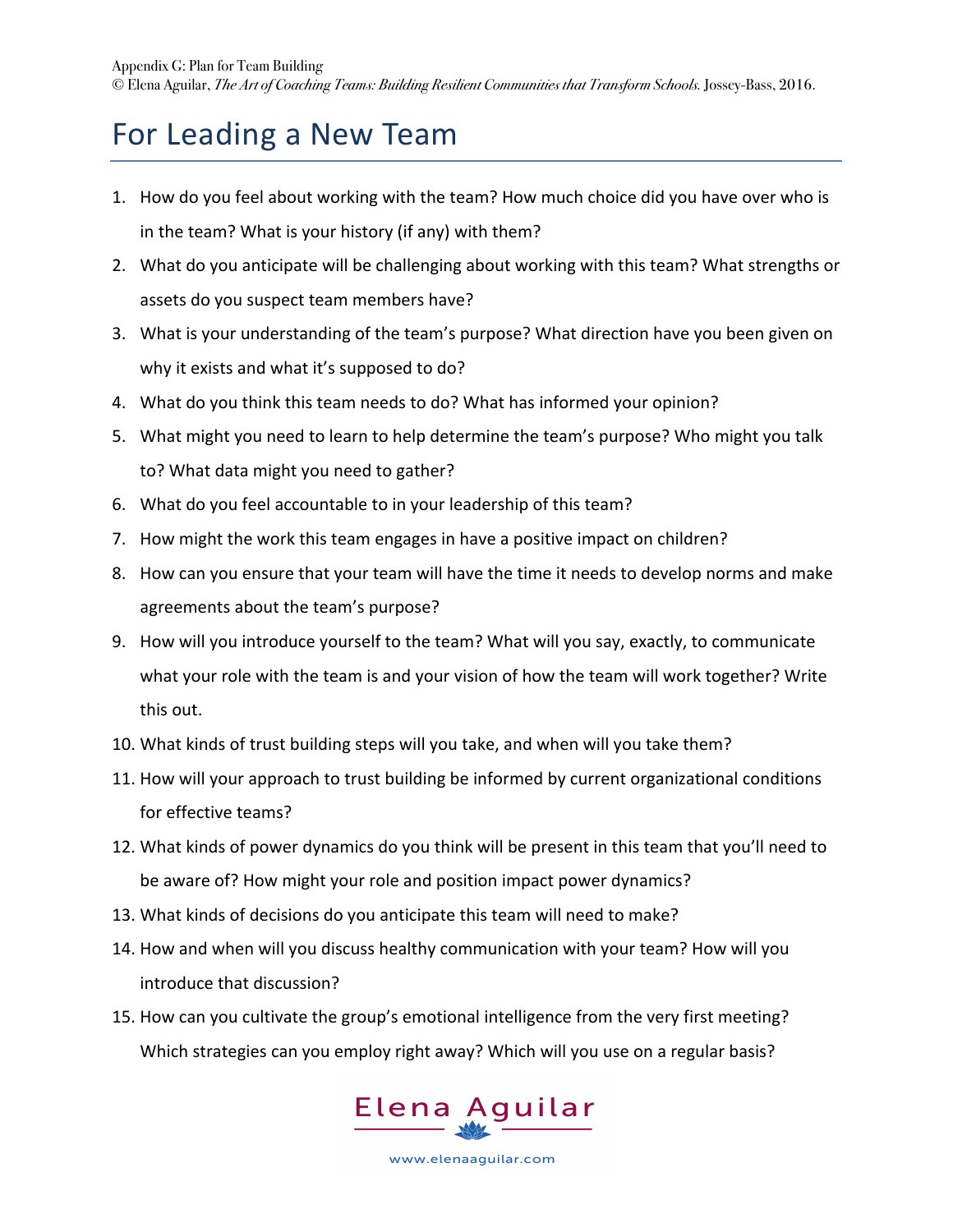© Elena Aguilar, *The Art of Coaching Teams: Building Resilient Communities that Transform Schools.* Jossey-Bass, 2016.

- 16. When you prepare for meetings, what do you think might be most important for you to keep in mind, given your previous leadership experiences and what this team needs to do?
- 17. How can you ensure that the work this team does is aligned to work that other teams in the school are engaging in? How can you share your team's work?
- 18. Who else in your school or organization could be a thinking partner for you as this team develops? Who could troubleshoot with you or provide a listening ear if things get challenging?
- 19. What are your greatest and wildest dreams for this team? What do you really hope will happen?
- 20. Who do you want to be for this team? What do you want team members to say about you and your leadership 5 years after you finish working together?

Now, list out the action steps you'll take to develop your team and plot them on a weekly timeline.

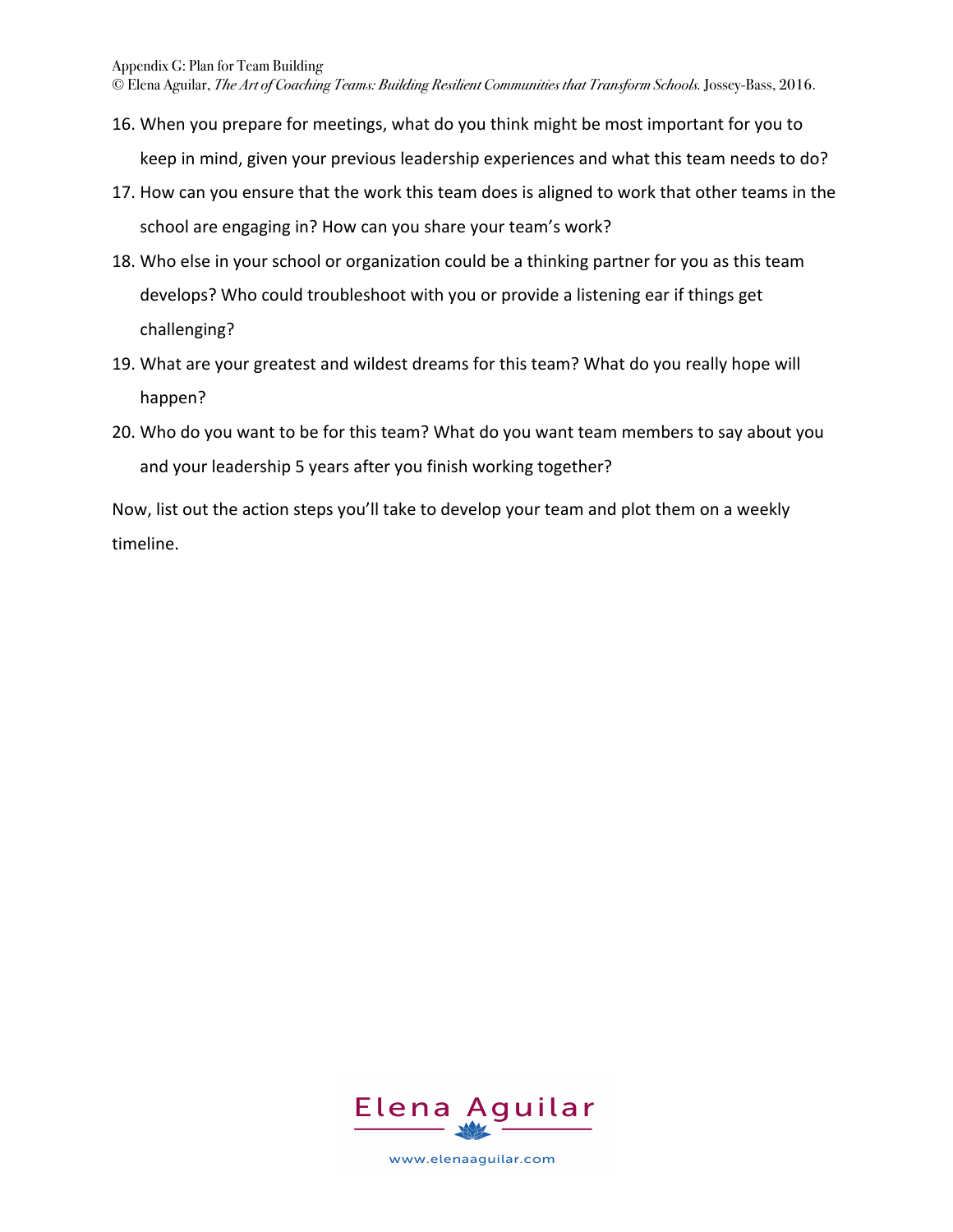## When Continuing to Lead a Team and **Identifying Next Steps**

- 1. How do you feel about working with the team? How much choice did you have over who is in the team? What was your history (if any) with them?
- 2. What has been challenging about working with this team?
- 3. What strengths or assets do team members have?
- 4. What is the team's purpose? What do you think this team needs to do? What has informed your opinion?
- 5. What data have you used to understand or communicate the team's purpose?
- 6. How bought into the purpose are team members? How much say (if any) did they have in why the team exists or what it is supposed to do?
- 7. What are the team's norms or community agreements? How are these upheld? Are they effective at helping the group engage in meaningful work together?
- 8. What do you feel accountable to in your leadership of this team?
- 9. How does the work this team engages in have a positive impact on children? What evidence do you have that this team's work has a meaningful impact on children?
- 10. Does your team have the time it needs? What do you think your team needs more time to do? How could you create the time for that to happen?
- 11. What stage of development would you say the team is at? What might you do that could push the team into the next stage of development?
- 12. How much do you trust the members of your team?
- 13. Which specific trust building steps could you take with the team?
- 14. How is your approach to trust building informed by current organizational conditions for effective teams?
- 15. What kinds of power dynamics do you think are present in this team? How does your role and position impact power dynamics?
- 16. What kinds of decisions has this team made? What processes have you used for decision